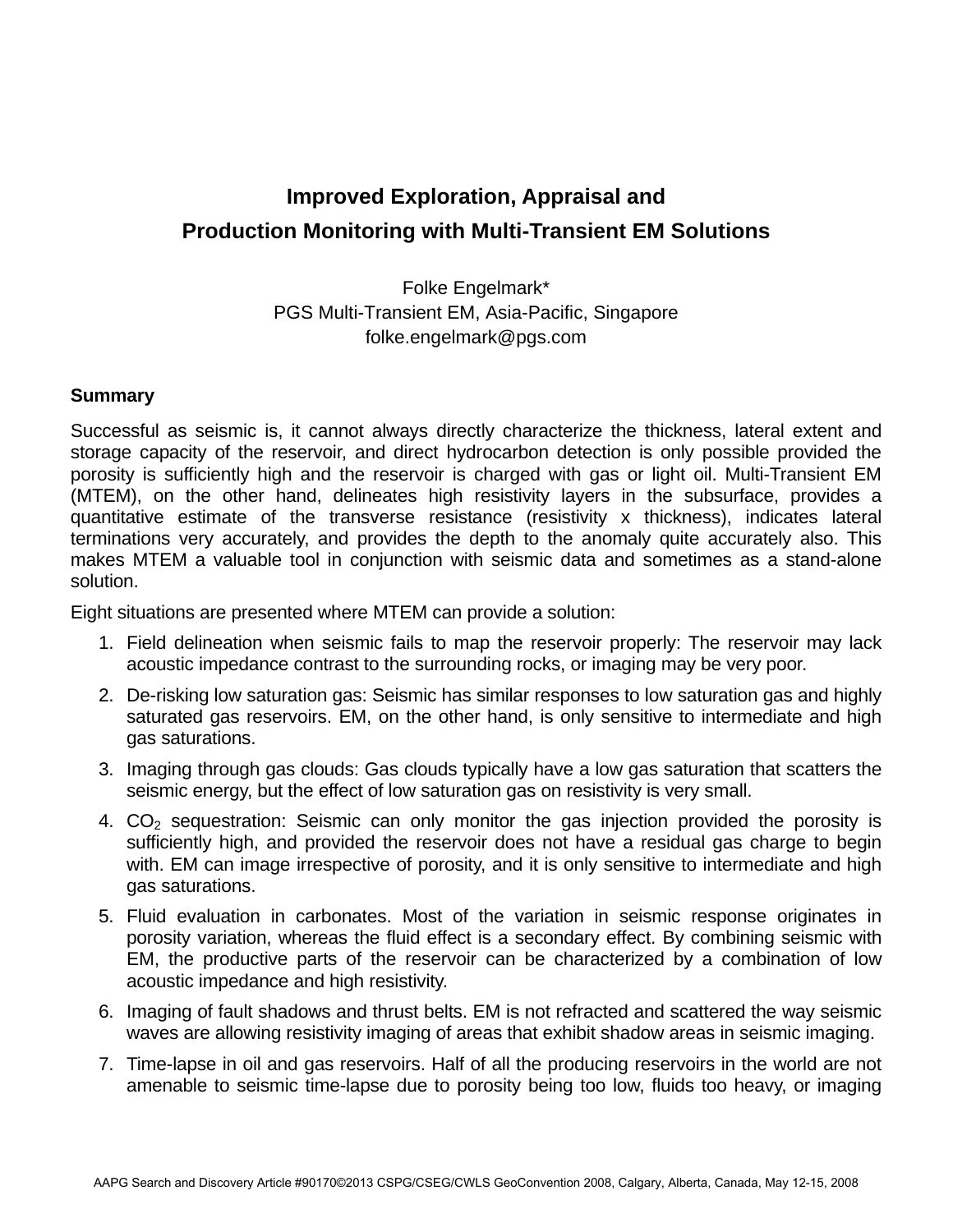issues. EM time-lapse works with all porosities and non-conductive fluids and is typically unaffected by the imaging problems that can plague seismic.

8. Characterization of heavy oil deposits and SAGD monitoring. Seismic can not detect heavy oil directly, and as a monitoring tool it will see evolved gas and/or live steam. EM is sensitive to temperature, water saturation  $(S_w)$  and salinity. Neither method detects changes in oil saturation directly.

Seismic data can in most cases support MTEM data by providing the structural and stratigraphic framework of the subsurface in 3-D. This makes it easier to resolve the issue whether the anomalously high resistivities are due to hydrocarbon charge or resistive lithologies such as coals, dense carbonates, evaporates and igneous intrusions.

### **Introduction**

Hydrocarbons are found in porous rocks typically of sedimentary origin. The presence of oil or gas in the pore spaces, in addition to residual water, changes the elastic properties and increases the resistivity of the reservoir rock. In seismic we can observe a lowering of the bulk modulus and density of the rock when light hydrocarbons are introduced, which in turn leads to a lowering of the P-wave velocity, density (except for heavy oil), acoustic impedance and Poisson's ratio. The magnitudes of these changes depend primarily on the porosity of the rock and the bulk moduli of the fluids in the pore spaces. In addition, draw down of reservoir pressure increases vertical stress that will in turn increase the bulk modulus and add to the time-lapse signal. The limits of detectability are determined by the resolution and S/N of the seismic signal, as well as the level of geological noise.

The resistivity for a given clay-free reservoir (invariant porosity, salinity, temperature and rock matrix) is only a function of  $S_w$  and saturation exponent (n) (e.g., Archie, 1942). The type of nonconductive fluid, i.e., oil, gas,  $CO<sub>2</sub>$  etcetera is irrelevant in terms of the bulk rock resistivity. To illustrate the effect of varying saturation, the resistivity index is defined as the resistivity of the hydrocarbon charged reservoir divided by the resistivity of the brine charged reservoir expressed as  $S_{w}^{n}$ , where the saturation exponent is typically close to 2.0. This means that it takes approximately 30 % hydrocarbon-charge to double the resistivity of the rock. At 50 % hydrocarbon-charge, the resistivity has increased a factor four, and at 90 % charge, the resistivity has increased by a factor hundred.

Kaufman and Keller (1983) concluded that resistive layers can best be resolved by measuring the electric field from a galvanic source. The MTEM method is based on a galvanic source, but what is new and unique about it is that both the received voltage and the transmitted current are measured simultaneously, and the impulse response of the subsurface is recovered from these two measurements by deconvolution. Recovering the impulse responses simultaneously for an array of 30 - 40 receiver locations allows the data to be processed in a manner similar to seismic processing, and we use seismic data processing software for data handling, processing and display.

# **The MTEM Method**

The MTEM method is described by Wright et al. (2001, 2002 & 2005). Field equipment and data processing has been developed for land, transition zone and marine data acquisition. Here we will focus on land data as an example. The source dipole and the receiver dipoles are lined up with the source off end, and the receiver arrays in a straight line in front, rear, or as split spread with the source dipole in the center. A transient current is injected into the ground between the two source electrodes, either as a step function, or preferably as a pseudo-random binary sequence (PRBS), and recorded at the receivers as a voltage. The source current is recorded as the closed circuit signal through transmitter, cables, source electrodes and subsurface. Any inductive and/or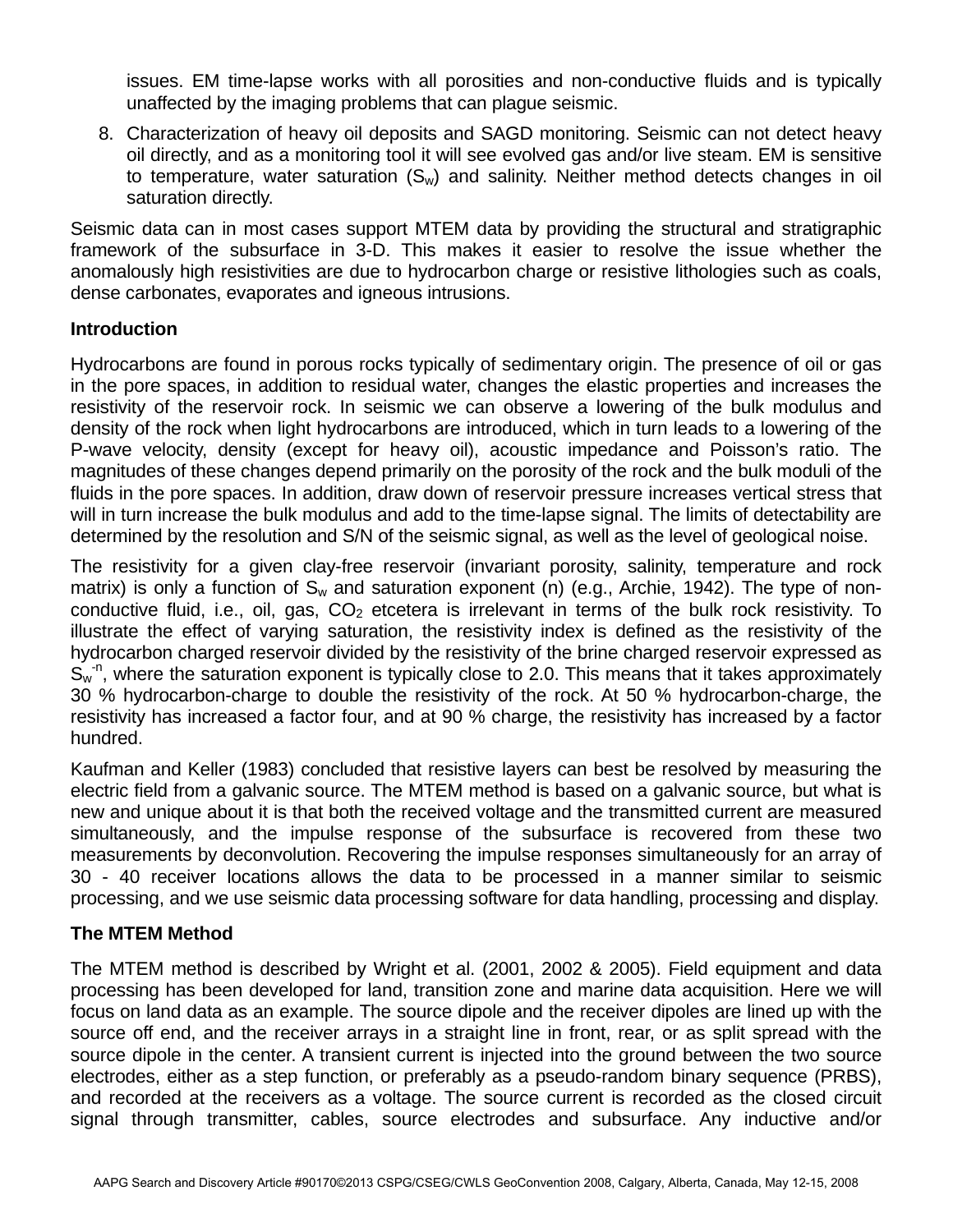capacitive effects will modify the "pilot signal", but the recorded current is the true signal, and this is what is used in the deterministic deconvolution.

Each source – receiver offset results in an impulse response. Inversion is then performed by forward modeling the impulse responses for each CMP of 1-D layered resistivity models and iterating to minimize the difference between model and the field data. The model is updated following each iteration until sufficient agreement has been achieved.

Optimum depth sensitivity is a function of source – receiver offset, and by inverting multiple offsets for each common mid-point (CMP), a resistivity depth profile is generated at each CMP. The final product is then a sequence of 1-D inverted resistivity depth profiles posted side by side in color contoured 2-D displays.

In the marine environment, the acquisition resembles ocean bottom seismic with a cable based receiver array. By staying connected to the receiver array during land and marine acquisition, the recorded signal can be monitored real time as well as the S/N buildup at target depth resulting in optimum efficiency in the field.

# **Examples of MTEM Solutions**

The examples mentioned here by no means constitute a complete list of possible MTEM solutions, but rather some of the most obvious ones.

*Field delineation:* Seismic may not be able to image the reservoir due to a lack of impedance contrast to the surrounding rocks or due to poor imaging conditions. EM can then outline the lateral limits of the hydrocarbon-charged reservoir and by means of the magnitude of the anomalies show the hydrocarbon pore volume distribution. Stacked thin-bedded reservoirs that cannot be resolved by seismic will render an averaged response on EM, once again estimating the spatial distribution of hydrocarbon pore volume in the entire stack of reservoirs.

*De-risking low saturation gas:* In reservoirs where the porosity is sufficiently high, seismic can often detect gas directly. However, seismic has a similar expression for uneconomic, low saturation gas as it has for a highly gas charged reservoir. EM requires intermediate to high gas saturations before the resistivity becomes high enough to be detected as an anomaly. Low gas saturation is not detected at all.

*Imaging through gas clouds:* Gas clouds are formed when the seal over a gas or gas/oil reservoir is leaking, allowing gas to migrate up through the overburden towards the surface. The gas concentration is typically quite low but at the same time variable within the saturation range that affects seismic velocity most dramatically. The result is a dispersed velocity field that is difficult to focus into coherent images. In addition, the absorption of seismic energy is very high in rocks with mixed fluids and actually highest at low gas saturations further preventing successful imaging below the gas cloud.

*CO2 sequestration:* This is another area where seismic has already been tested as a monitoring technology, and it works very well provided the reservoir porosity is sufficiently high and there are no imaging issues. EM on the other hand can work with all porosities. Spatial resolution is not as good as for seismic data and low gas saturations are not seen at all, but EM can quantitatively estimate intermediate to high  $CO<sub>2</sub>$  saturations much better than what is possible with seismic data.

*Fluid evaluation in carbonates:* The main source of acoustic impedance contrast in carbonate reservoirs is typically porosity variation, and fluid type has at best a very small secondary effect. This leads to drilling targets of maximum porosity rather than the highest hydrocarbon saturation. By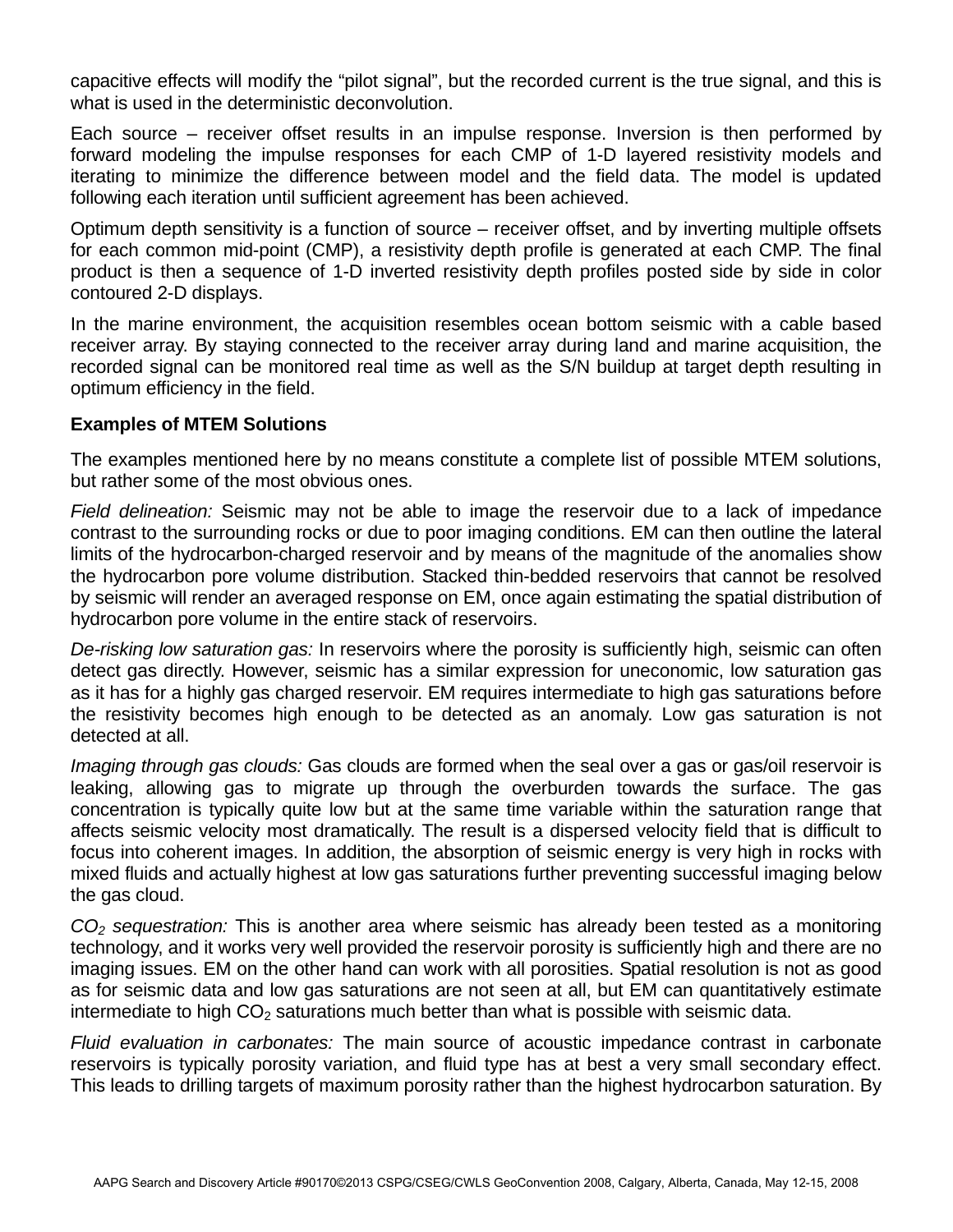combining seismic with MTEM, the hydrocarbon pore volume distribution in the reservoir can be identified as having a high resistivity in combination with low acoustic impedance.

*Imaging of fault shadows and thrust belts:* Seismic illumination may be impeded by sharp velocity contrasts along dipping non-parallel interfaces. EM resistivity imaging remains unaffected by these conditions.

*Time-lapse in oil and gas reservoirs*: This has already become a very important part of the seismic business. However, only approximately half of the reservoirs around the world have rock and fluid properties that are amenable to seismic monitoring. EM has no restrictions regarding porosity or hydrocarbon fluid properties, and a large part of the remaining half of all the reservoirs in the world should be well suited to MTEM time-lapse.

There is also a dramatic difference in the magnitude of the time-lapse signal between seismic and EM. The largest time-lapse difference in seismic is probably in the order of 20 % of the acoustic impedance, whereas in EM, it can span three orders of magnitude. Further, the seismic time-lapse response is quite linear as a function of  $S_w$  increase, possibly with a slight increase in gradient towards the end of the life span. EM, on the other hand, displays the most dramatic resistivity change at the early stages in the history of production allowing by-passed volumes to be identified at an early stage making it possible to optimize the infrastructure for the life of the field.

*Characterization of heavy oil deposits and SAGD monitoring:* Seismic can not directly detect heavy oil in place, and in terms of monitoring it will image the gas in the pore space consisting of evolved hydrocarbon gas and/or live steam. Once again the hydrocarbon type and elastic properties are immaterial to EM, so it is well suited to characterize the STOOIP (Stock Tank Original Oil in Place). The resistivity changes during the SAGD process are governed primarily by temperature, Sw and salinity. Hence, feasibility studies should be done with a reservoir simulator that tracks temperature and salinity as well as the saturations for water, oil, gas and live steam. The resistivity can then be calculated for all the grid cells at different time steps, and suitable time-intervals can be scheduled for MTEM monitoring surveys.

# **Conclusions**

MTEM is not a replacement for seismic but rather a complement, and often the two technologies should be evaluated together for the most accurate solution. Seismic is evaluating the spatial variation in elastic parameters, primarily the bulk and shear moduli and density, whereas EM is exclusively sensitive to resistivity. There are many situations where seismic fails to image the hydrocarbon-charged reservoir due to lack of contrast in elastic parameters, or sub-optimal imaging conditions. Mapping subsurface resistivity with MTEM is often the appropriate solution in those situations.

Half of all the producing fields in the world are not amenable to seismic time-lapse monitoring, but many of them would be very well suited to EM time-lapse monitoring.